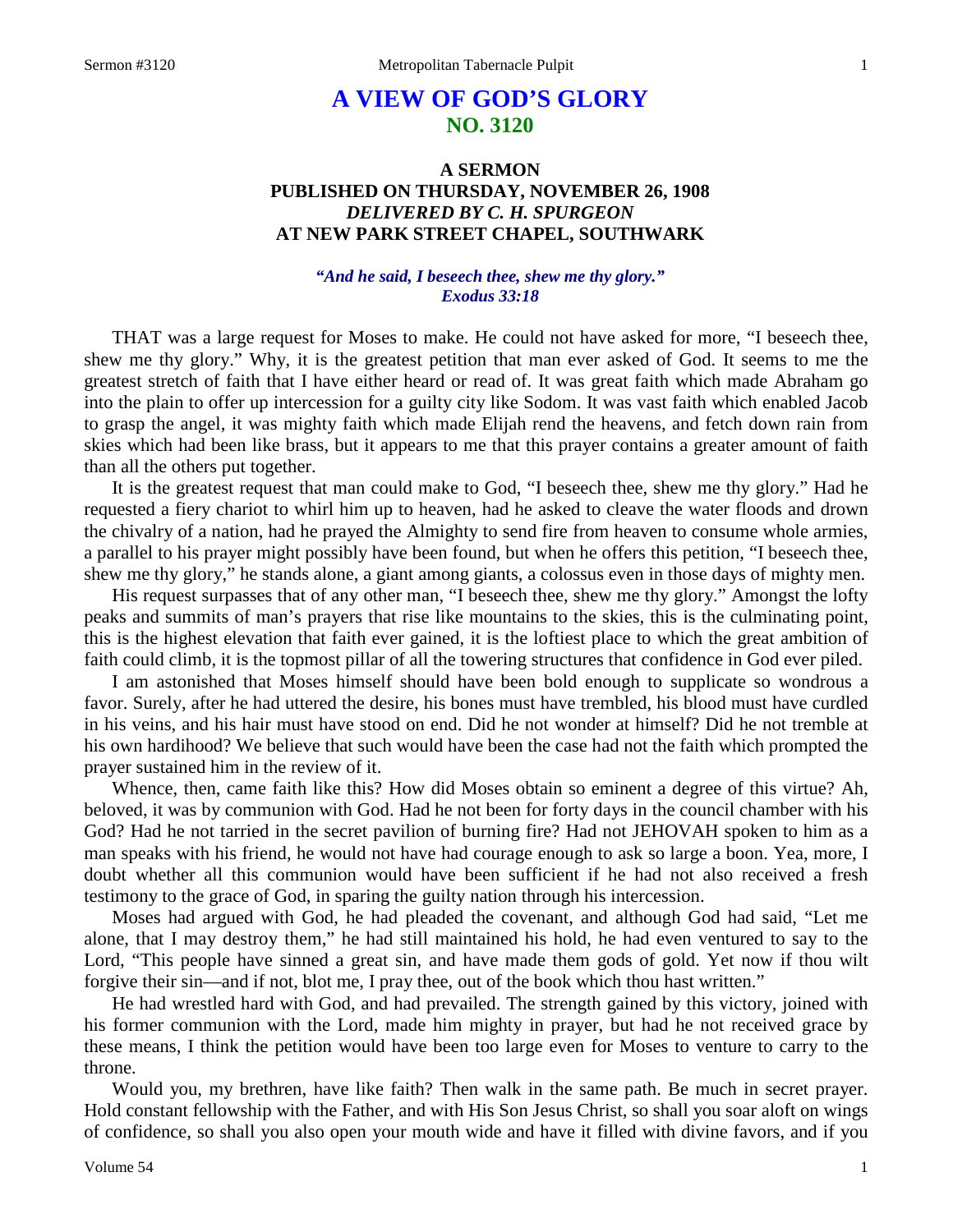do not offer the same request, yet you may have equal faith to that which bade Moses say, "I beseech thee, show me thy glory."

Allow me to refer you to the thirteenth verse of this chapter, where Moses speaks unto his God, "Now therefore, I pray thee, if I have found grace in thy sight, shew me now *thy way."* Moses asked a smaller favor before he requested that greater one. He asked to see God's *way* before he prayed to see His *glory.* 

Mark you, my friends, this is the true mode of prayer. Rest not content with past answers, but go again and double your request. Look upon your past petitions as the small end of the wedge opening the way for larger ones. The best way to repay God, and the way He loves best, is to take encouragement from past answers to prayer, and ask Him ten times as much each time. Nothing pleases God so much as when a sinner comes again very soon with twice as large a petition, saying, "Lord, Thou didst hear me last time, and now I have come again."

Faith is a mighty grace, and always grows upon that on which it feeds. When God has heard prayer for one thing, faith comes and asks for two things, and when God has given those two things, faith asks for six. Faith can scale the walls of heaven. She is a giant grace. She takes mountains up by their roots, and piles them on other mountains, and so climbs to the throne in confidence with large petitions, knowing that she shall not be refused.

We are most of us too slow to go to God. We are not like the beggars who come to the door twenty times if you do not give them anything. But if we have been heard once, we go away, instead of coming time after time, and each time with a larger prayer. Make your petitions larger and larger. Ask for ten, and if God gives them, then for a thousand, then for ten thousand, and keep going on until at last you will positively get faith enough to ask, if it is right and proper, as great a favor as Moses did, "I beseech thee, shew me thy glory."

Now, my friends, that we have spoken a little upon the prayer itself, we shall have to see how it was received at the throne. It was answered, first, by *a gracious manifestation,* secondly, by *a gracious concealment,* and thirdly, by a *gracious shielding.* 

**I.** First of all, this prayer which Moses offered was heard by God, and He gave him A GRACIOUS MANIFESTATION, "And he said, I will make all my goodness pass before thee, and I will proclaim the name of the LORD before thee; and will be gracious to whom I will be gracious, and will shew mercy on whom I will shew mercy."

I think that when Moses put up this prayer to God, he was very much like Peter, when, on the mountaintop, he wist not what he said. I do think that Moses himself hardly understood the petition that he offered to God. With all the clearness of his ideas, however pure his conception of the Divinity might be, I do think that even Moses himself had not adequate views of the Godhead. He did not then know so much of God as he has now learned where he stands before the throne of the Most High.

I believe that Moses knew that "God is a Spirit." I think he must have been sensible that the mind of man can never conceive an adequate idea of the incomprehensible JEHOVAH. He must have learned that the God of mount Sinai, the King whose feet glowed like a furnace and made the mountain smoke, could never be grasped by the sense of a mortal. Yet it is likely, with all this knowledge, that the great lawgiver had a vague and indistinct idea that it might be possible for Divinity to be seen.

My friends, it is hard for creatures encumbered with flesh and blood to gain a just conception of a spirit. We are so linked with the material that the spiritual is above our reach. Surely, then, if a mere spirit is above our comprehension, much more, "the Father of spirits, the Eternal, Immortal, Invisible."

The poet sings most truly—

*"The more of wonderful Is heard in Him, the more we should assent. Could we conceive Him, God He could not be: Or He not God, or we could not be men. A God alone can comprehend a God."*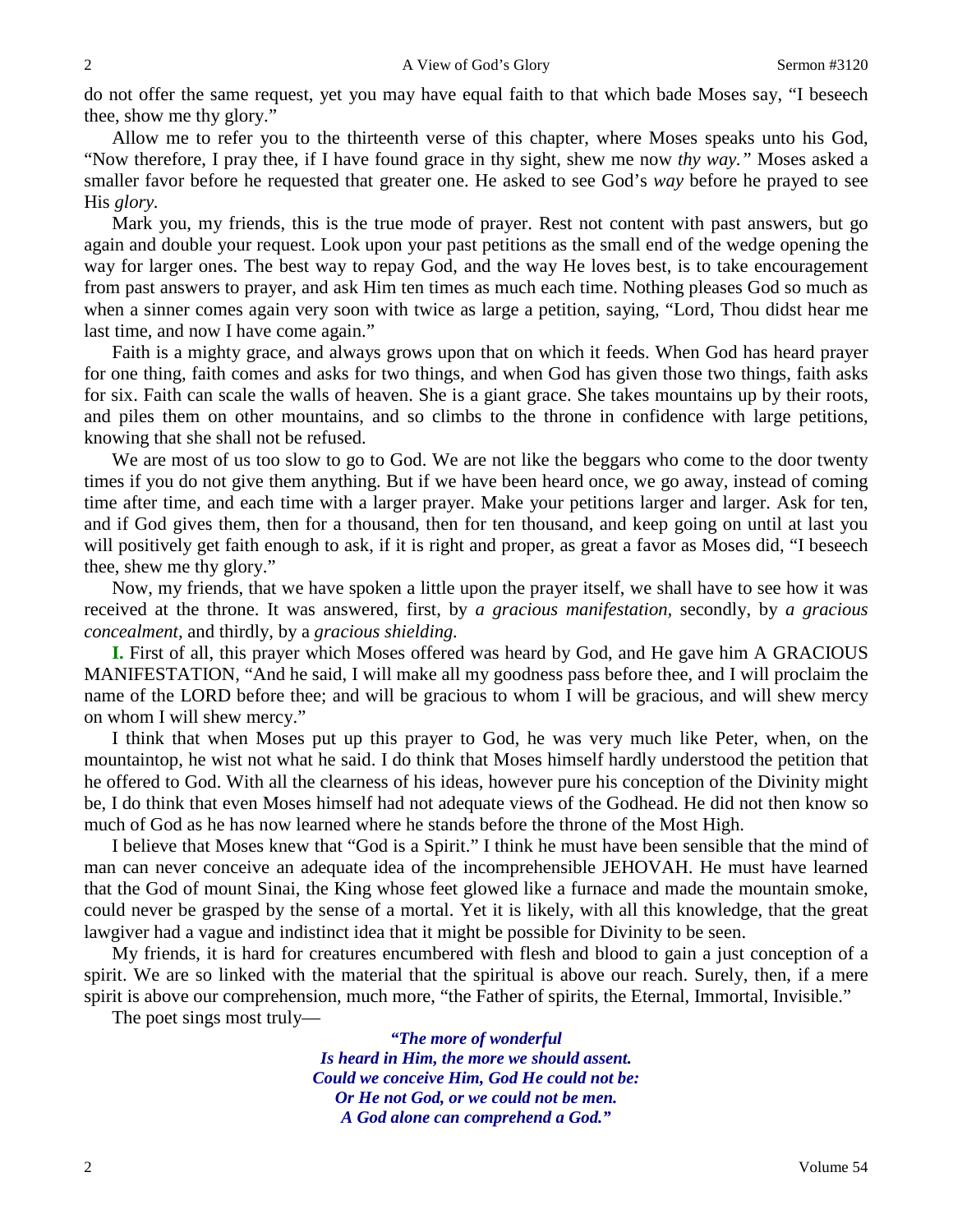#### Sermon #3120 A View of God's Glory 3

These eyes are but organs to convey to me the knowledge of material substances, they cannot discern spirits, it is not their duty, it is beyond their province. Purer than celestial ether of the most refined nature, subtler than the secret power of electricity, infinitely above the most rarefied forms of matter is the existence we call a spirit. As well might we expect to bind the winds with cords, or smite them with a sword, as to behold spirits with eyes which were only made to see gross solid materialism.

We find that Moses "saw no similitude," no visible form passed before him. He had an audience, he had a vision, but it was an audience from behind a covering, and a vision, not of a person, but of an attribute.

Behold then the scene. There stands Moses, about to be honored with visions of God. The Lord is about to answer thee, Moses. God is come, do you not tremble, do not your knees knock together, are not your bones loosened, are not your sinews broken? Can you bear the thought of God coming to you? Oh, I can picture Moses, as he stood in that cleft of the rock, with the hand of God before his eyes, and I can see him look as man never looked before, confident in faith, yet more than confounded at himself, that he could have asked such a petition.

Now, what attribute is God about to show to Moses? His petition is, "Shew me thy glory." Will He show him His justice? Will He show him His holiness? Will He show him His wrath? Will He show him His power? Will He break yon cedar, and show him that He is almighty? Will He rend yonder mountain, and show him that He can be angry? Will He bring his sins to remembrance, and show that He is omniscient? No, hear the still small voice, "I will make all my goodness pass before thee." Ah! *the goodness of God is God's glory.* God's greatest glory is that He is good. The brightest gem in the crown of God is His goodness. "I will make all my goodness pass before thee." There is a panorama such as time would not be long enough for you to see.

Consider the goodness of God in creation. Who could ever tell all God's goodness there? Why, every creek that runs up into the shore is full of it, where the fry dance in the water. Why, every tree in every forest rings with it, where the feathered songsters sit and make their wings quiver with delight and ecstasy. Why, every atom of this air which is dense with animalcule is full of God's goodness.

The cattle on a thousand hills He feeds, the ravens come and peck their food from His liberal hands. The fishes leap out of their element, and He supplies them, every insect is nourished by Him. The lion roars in the forest for his prey, and He sendeth it to him. Ten thousand thousand creatures are all fed by Him. Can you tell, then, what God's goodness is? If you knew all the myriad works of God, would your life be long enough to make all God's creative goodness pass before you?

Then think of His goodness to the children of men. Think how many of our race have come into this world and died. We are of yesterday and we know nothing. Man is as a flower, he lives, he dies, he is the infant of a day, and he is gone tomorrow, but yet the Lord doth not forget him. O my God, if Thou shouldst make all Thy goodness pass before me—all Thy goodness to the children of men, I must sit me down on an adamantine rock forever, and look through eternity, I should wear these eyes out, and must have eyes of fire, or else I should never be able to see all Thy goodness towards the sons of men.

But then rise higher still, and think of His sovereign goodness towards His chosen people. O my soul, go you back into eternity, and see your name in God's book of predestinating, unchanging grace! And then come down to the time of redemption, and see there your Savior bleeding and agonizing. O my soul, there were drops of goodness before, but rivers of goodness roll before you now! When you saw the Son of God groaning, agonizing, shrieking, dying, buried in His grave, and then rising again, you saw the goodness of God. "I will make all my goodness pass before thee."

I say again, what a panorama! What a series of dissolving views! What sight upon sight, each one melting into the other! Could I stand here this morning and borrow the eloquence of an angel, could I speak to you as I might wish, but alas! I cannot break these bonds that hold my stammering tongue, could I loose these lips, and speak as angels speak, then could I tell you *something, but not much,* of the goodness of God, for it is past our finding out.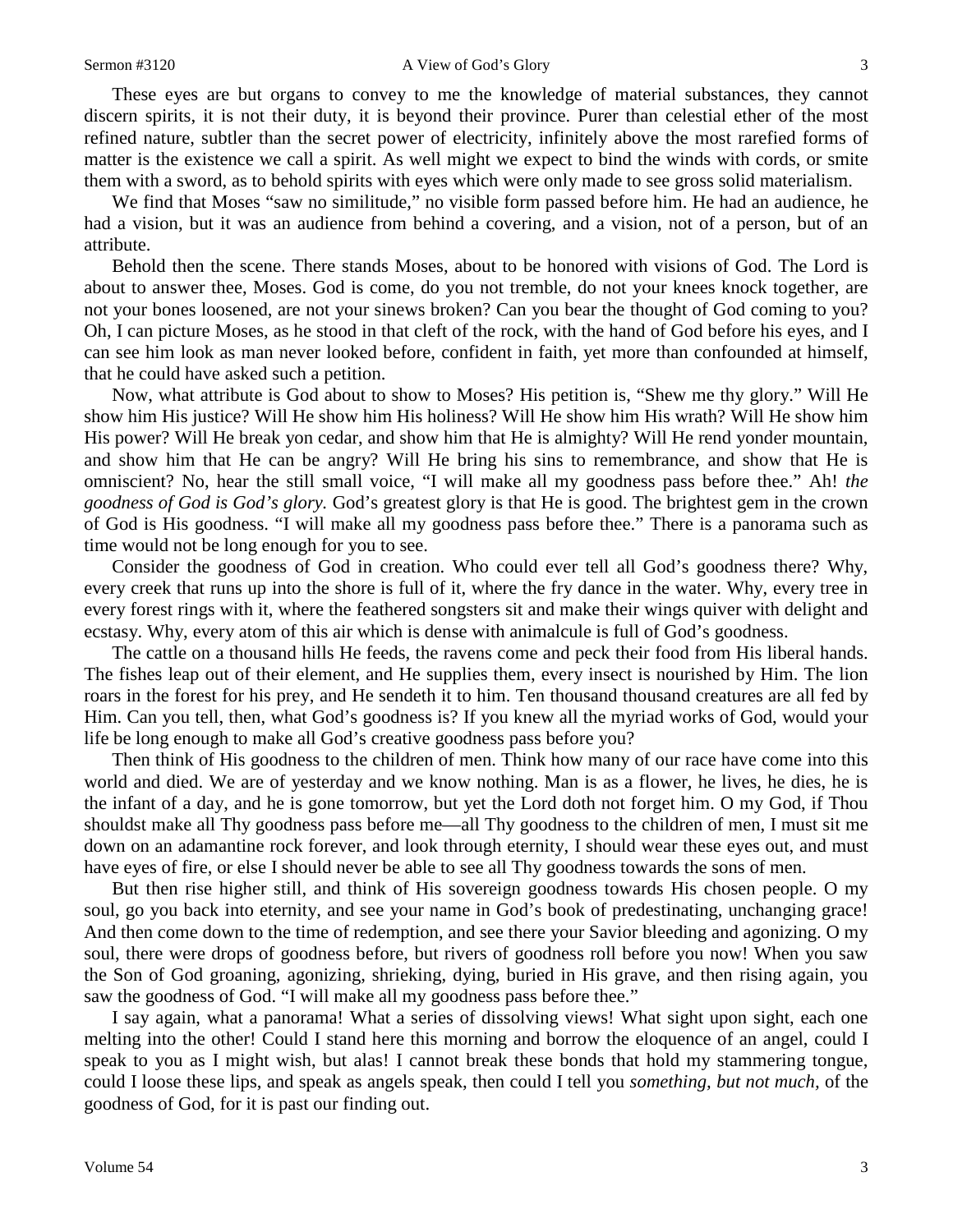Since I cannot utter it myself, I would invoke all creation to be vocal in His praise. Ye hills, lift up your voices, let the shaggy woods upon your summits wave with adoration. Ye valleys, fill the air with the bleating of your sheep and the lowing of your cattle. Ye that have life, if you have voices, tune His praise, and if ye walk in silence, let your joyful motions show the thanks ye cannot speak. O ye trees of the field, clap your hands, ye winds, in solemn harmony chant to His glory. Thou ocean, with thy myriad waves, in all thy solemn pomp, thy motion to and fro, forget not Him who bids a thousand fleets sweep over thee in vain, and write no furrow on thine ever-youthful brow. And you, ye storms, howl out His greatness, let your thunders roll like drums in the march of the God of armies, let your lightnings write His name in fire upon the midnight darkness, let the illimitable void of space become one mouth for song, and let the unnavigated ether, through its shoreless depths, bear through the infinite remote the name of Him who is always good and doeth good.

I can say no more concerning God's goodness. But this is not all that Moses saw. If you look to the words which follow my text, you will see that God said, "I will make all my goodness pass before thee," but there was something more. No one attribute of God sets God out to perfection, there must always be another. He said, "I will be gracious to whom I will be gracious, and will shew mercy on whom I will shew mercy."

There is another attribute of God, there is His sovereignty. *God's goodness without His sovereignty does not completely set forth His nature.* I think of the man who, when he was dying, sent for me to see him. He said, "I am going to heaven." "Well," I replied, "what makes you think you are going there, for you never thought of it before?" Said he, "God is good." "Yes," I answered, "but God is just." "No," said he, "God is merciful and good."

Now that poor creature was dying, and being lost forever, for he had not a right conception of God. He had only one idea of God, that God is good, but that is not enough. If you only see one attribute, you only see part of God. God is good, but He is a Sovereign and doeth what He pleases, and though He is good to all, in the sense of benevolence, He is not obliged to be good to any. "I will be gracious to whom I will be gracious, and will shew mercy on whom I will shew mercy."

Do not be alarmed, my friends, because I am going to preach about divine sovereignty. I know some people, when they hear about sovereignty, say, "Oh, we are going to have some terrible high doctrine!" But as it is in the Bible, that ought to be enough for you. Is not that all you need to know? If God says, "I will be gracious to whom I will be gracious, and will shew mercy on whom I will shew mercy," it is not for you to say that it is high doctrine.

Who told you it was high doctrine? It is good doctrine. What right have you to call one doctrine high and another low? Would you like me to have a Bible with "H" against high, and "L" against low, so that I should leave the high doctrine out to please you? My Bible has no mark of that kind, it says, "I will be gracious to whom I will be gracious." There is divine sovereignty.

I believe some are afraid to say anything about this great doctrine lest they should offend some of their people, but my friends, it is true, and you *shall* hear it. God is a Sovereign. He was a Sovereign ere He made this world. He lived alone, and this thought was in His mind, "Shall I make anything, or shall I not? I have a right to make creatures, or not to make any."

He resolved that He would fashion a world. When He made it, He had a right to form the world in what shape and size He pleased, and He had a right, if He chose, to leave the globe untenanted by a single creature. When He had resolved to make man, He had a right to make him whatever kind of creature He liked. If He wished to make him a worm or a serpent, He had a right to do it. When He made him, He had a right to put any command on him that He pleased, and God had a right to say to Adam, "Thou shalt not touch that forbidden tree." And when Adam offended, God had a right to punish him and all the race forever in the bottomless pit.

God is so far sovereign that He has a right, if He likes, to save anyone in this chapel, or to crush all who are here. He has a right to take us all to heaven if He pleases, or to destroy us. He has a right to do just as He pleases with us. We are as much in His hands as prisoners are in the hands of Her Majesty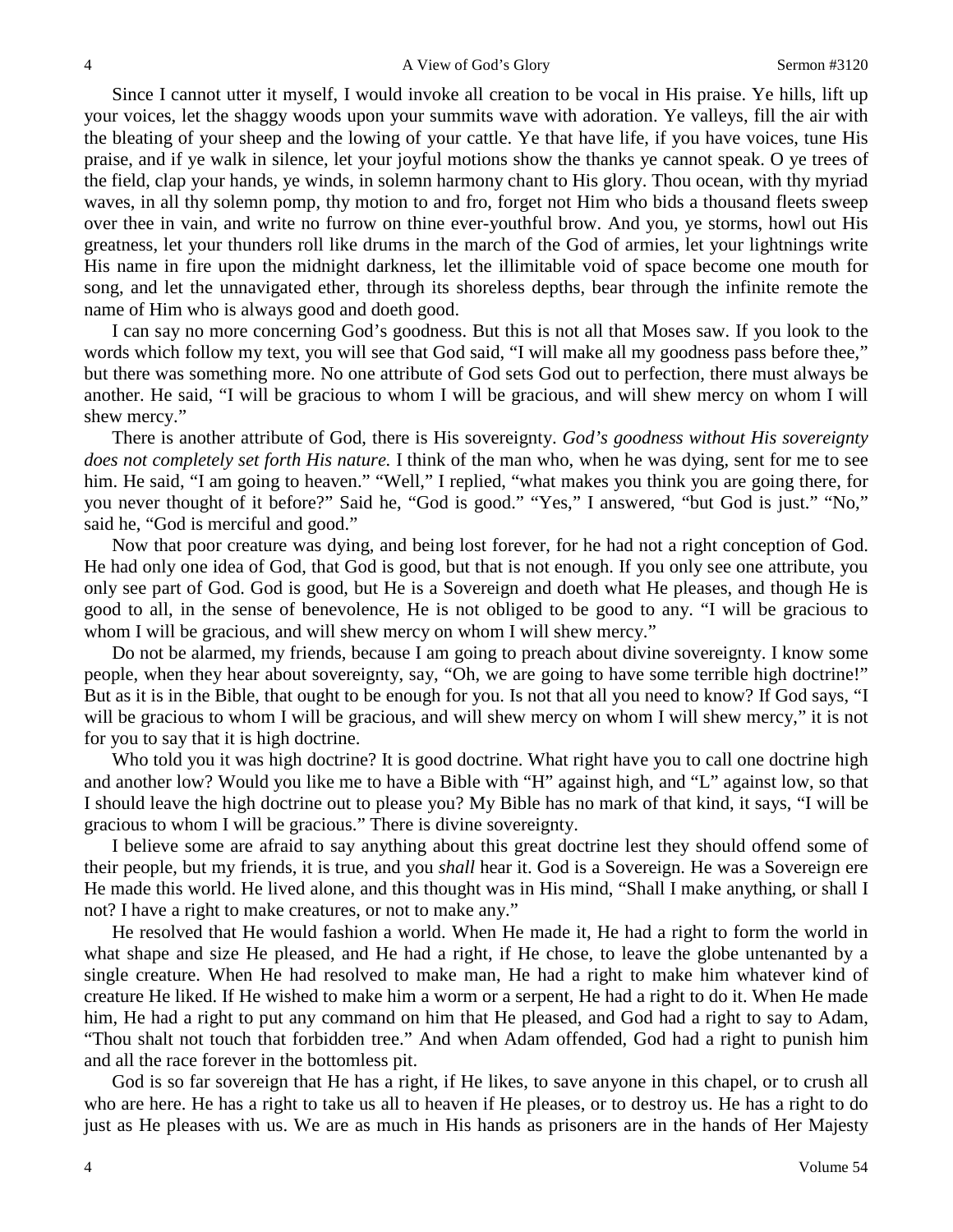when they are condemned for a capital offense against the law of the land, yea, as much as clay in the hands of the potter. This is what He asserted when He said, "I will be gracious to whom I will be gracious, and will shew mercy on whom I will shew mercy." This Doctrine stirs up your carnal pride, does it not? Men want to be somebody. They do not like to lie down before God, and have it preached to them that God can do just as He wills with them.

Ah! you may hate this doctrine, but it is what the Scripture tells us. Surely it is self-evident that God may do as He wills with His own. We all like to do what we will with our own property. God has said that if you go to His throne in prayer, He will hear you, but He has a right not to do so if He likes. He has a right to do just as He pleases.

If He chooses to let you go on in the error of your ways, that is His right, and if He says, as He does, "Come unto me, all ye that labour and are heavy laden, and I will give you rest," it is His right to do so. That is the high and awful doctrine of DIVINE SOVEREIGNTY. [This subject is further discussed in the following sermons by Mr. Spurgeon—#77, Divine Sovereignty, #442, God's Will and Man's Will, and #553, Election No Discouragement to Seeking Souls].

Put the two together, goodness and sovereignty, and you see God's glory. If you take sovereignty alone, you will not understand God. Some people only have an idea of God's sovereignty and not of His goodness, such are usually gloomy, harsh, and ill humored. You must put the two together, that God is good and that God is a Sovereign. You must speak of sovereign grace. God is not gracious alone, He is sovereignly gracious. He is not sovereign alone, but He is graciously sovereign. That is the true idea of God.

When Moses said, "I beseech thee, shew me thy glory," God made him see that He was glorious, and that His glory was His sovereign goodness. Surely, beloved, we cannot be wrong in loving the doctrine of free, unmerited, distinguishing grace when we see it thus mentioned as the brightest jewel in the crown of our covenant God.

Do not be afraid of election and sovereignty. The time has come when our ministers must tell us more about them, or if not, our souls will be so lean and starved that we shall mutiny for the bread of life. Oh, may God send us more thorough gospel men who will preach sovereign grace as the glory of the gospel!

**II.** The second point is, there was A GRACIOUS CONCEALMENT.

Read the next verse. "He said, Thou canst not see my face: for there shall no man see me, and live." There was a gracious concealment, and there was as much grace in that concealment as there was in the manifestation. Mark you, beloved, when God does not tell us anything, there is as much grace in His withholding it as there is in any of His revelations.

Did you ever hear or read the sentiment that there is as much to be learned from what is not in the Bible as from what there is in the Bible? Some people read the Scriptures and they say, "We wish we knew so-and-so." Now you ought not to wish such a thing, for if it was right for you to know it, it would be there, and there is as much grace in what God has not put in the Bible as in what He has put there. If He had put more in it, it would have been our destruction. There is just enough and no more.

Do you know how Robert of Normandy lost his sight? His brother passed a red-hot copper bowl before his face and burned his eyes out of their sockets, and there are some doctrines that men want to know, which, if they could understand them, would be like passing a red-hot bowl before their eyes. They would scorch their eyes out, and their understandings would be completely crushed.

We have seen this in some ministers, who have studied so much that they have gone out of their minds. They have gone further than they ought to have ventured. There is a point to which we may rightly go, but no further, and happy is the man who goes as near to it as possible without overstepping it. God said to Moses, "Thou canst not see my face; for there shall no man see me, and live." There are two senses in which this is true. No man can see God's face as a sinner, and no man can see God's face even as a saint.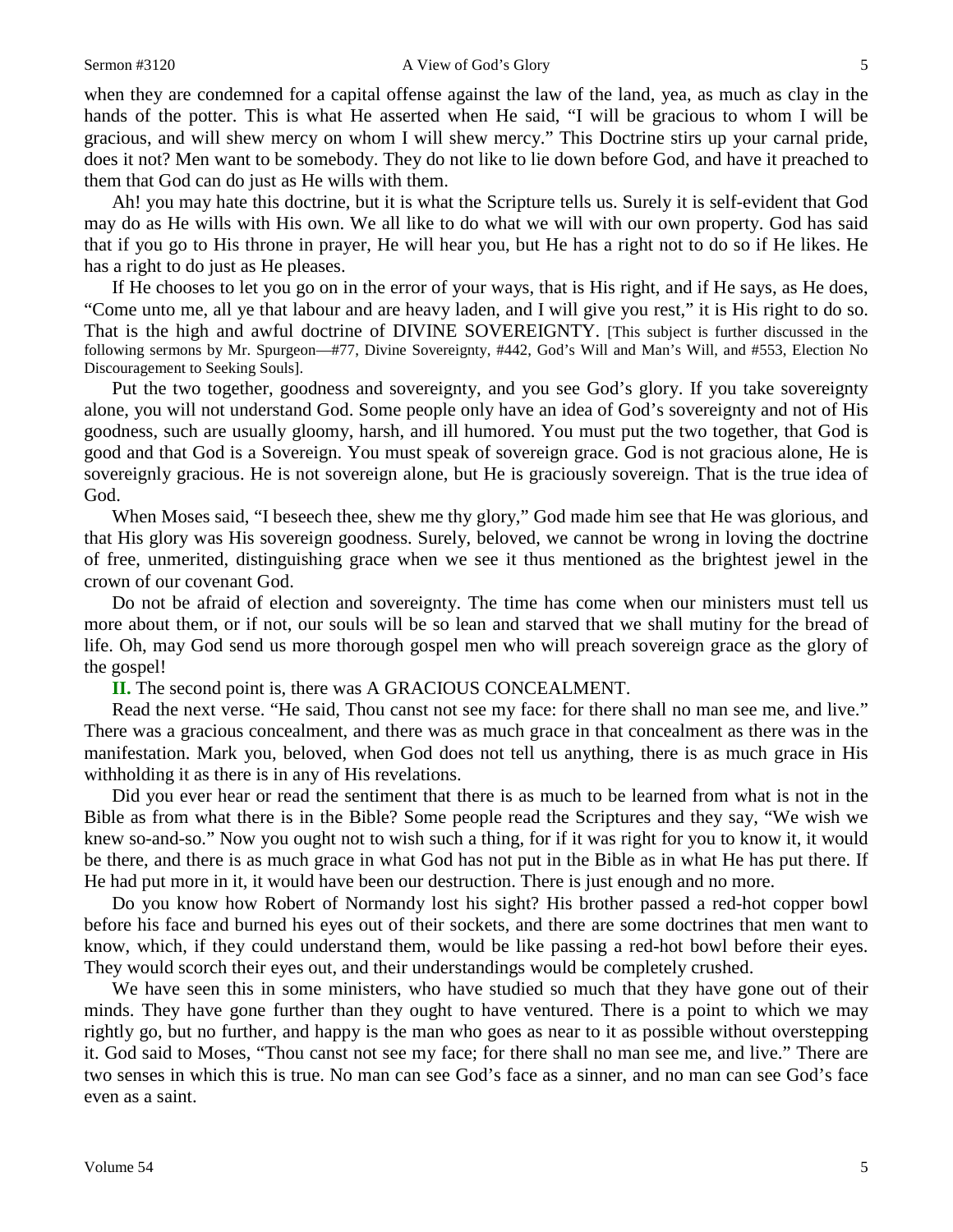First, *no man can see God's face as a sinner.* There comes a guilty wretch before the throne of God. God has spread open His books, and set His seat of judgment. There comes a man before the throne of God. Look at him! He is wearing a robe of his own righteousness. "Wretch, how camest thou in hither?" And the guilty creature tries to look at God, and cries that he may live. But no, God saith, *"He* cannot see my face, and live."

Thus saith the righteous Judge, "Executioners of my vengeance, come forth!" Angels come with crowns on their brows, they grasp their swords and stand ready. "Bind him hand and foot; and cast him into outer darkness." The wretch is cast away into the fire of hell. He sees written in letters of fire, "No man can see my face, and live." Clothed in his own righteousness, he must perish.

Then, again, it is true that *no man even as a saint, can see God's face and live,* not because of moral disability, but because of physical inability. The body is not strong enough to bear the sight or vision of God. I cannot tell whether even the saints in heaven see God. God dwells among them, but I do not know whether they ever behold Him. That is a speculation. We can leave that till we get there, we will decide it when we get to heaven.

I hardly know whether finite beings, even when glorified, will be capable of seeing God. This much is certain, that no man on earth, however holy, can ever see God's face and yet live. Why, Manoah, even when he saw an angel, thought he should die. He said to his wife, "We shall surely die, because we have seen God." If you and I were to meet an angel, or a troop of angels, as Jacob did at Mahanaim, we should say, "We shall die." The blaze of splendor would overwhelm us, we could not endure it. We "cannot see God and live."

All that we can ever see of God is what He called His "back parts." The words, I think, signify "regal train." You have seen kings with regal trains trailing behind them, and all we can ever see of God is His train that floats behind Him.

Yon sun that burns in the heavens with all his effulgence, you think he is bright, you look upon him and he dazzles you, but all his splendor is but a single thread in the regal skirts of the robe of deity. You have seen night wrapped in her sable mantle, woven with gems and stars, there they shine as ornaments worked by the needle of God in that brilliant piece of tapestry which is spread over our heads, like a tent for the inhabitants of the earth to dwell in, you have said, "Oh, how majestic! That star, that comet, that silver moon, how splendid!" Yet they are nothing but just a tiny portion of the skirts of God that drag in the dust.

But what are the shoulders, what the girdle of divinity, what the bracelets of Godhead, the crowns that adorn His lofty brow, man cannot conceive, I could imagine that all the planets and constellations of stars might be put together, and threaded into a string, and made into a bracelet for the arm, or a ring for the finger of JEHOVAH, but I cannot conceive what God Himself is.

All I can ever learn, all that the thunder ever spake, all that the boisterous ocean ever could teach me, all that the heaven above, or the earth beneath, can ever open to my mind, is nothing but the "back parts" of God. I can never see Him, nor can fully understand what He is.

**III.** Now, beloved, we go to the third point and that is THE GRACIOUS SHIELDING.

Moses had to be put into a cleft of a rock before he could see God. There was a rock in the wilderness, Moses smote it, and water gushed out. The apostle tells us *"that* rock was Christ." Very well, Paul, I believe it was, but there is another thing that I believe, I believe that *this* rock was Christ. I know it was not Christ literally. Moses stood in a literal rock, he stood on the top of a high mountain, hidden in a cleft of a real rock.

But O my soul, what is the cleft of the rock where you must stand, if you would ever see God's face, and live? Oh, it is the "Rock of Ages, cleft for me," where I must hide! Oh, what a cleaving that was when Jesus died! O my soul, enter into the hole in Jesus' side. That is the cleft of the rock where you must abide, and see God.

> *"Till God in human flesh I see, My thoughts no comfort find;*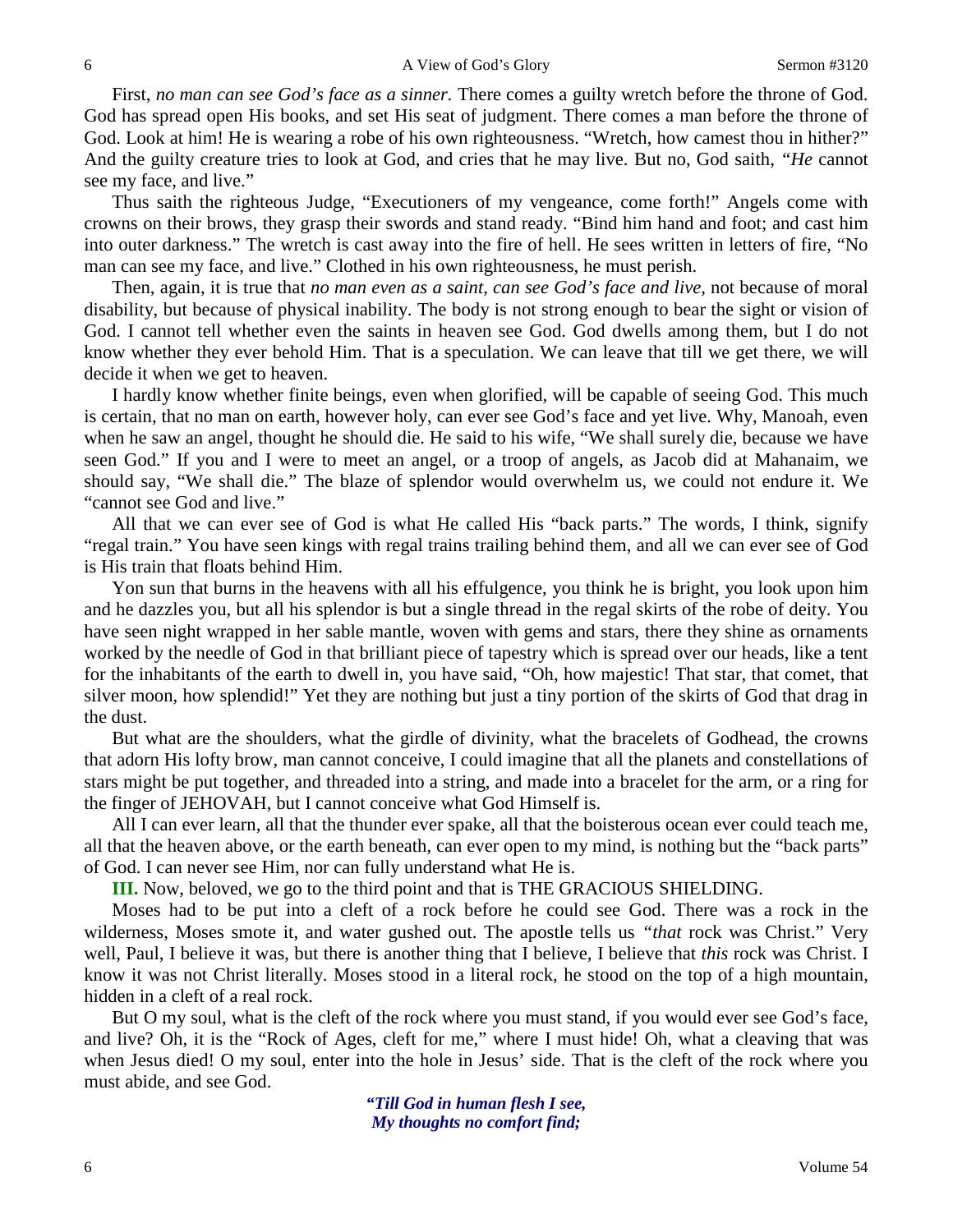#### *The holy, just, and sacred Three Are terrors to my mind."*

But when I get into the cleft of that rock, O my soul, when I get into that cleft whose massive roof is the well-ordered everlasting covenant, whose solid golden floor is made of the solemn decrees of the predestination of the Most High, and whose sides are called Jachin and Boaz, that is, establishment and strength, I am in a cleft of a rock which is so enduring that time can never dissolve it.

Precious Christ, may I be found in You amidst the concussion of the elements when the world shall melt away, and the heavens shall be dissolved! Oh, may I stand in You, You precious cleft of the Rock, for You are all in all to my soul!

Some of you, I know, are in that cleft of the Rock. But let me ask others, "Where are you?" Let it be a personal question. I have preached a long while about God, I have tried to mount the height of this great argument, and speak of the wondrous things of God. I may have failed, but let me say to each one of you, "Are you in that cleft of the Rock?" Can you sing this verse?

> *"Jesus, Thy blood and righteousness My beauty are, my glorious dress; Midst flaming worlds, in these array'd, With joy shall I lift up my head."*

In closing, I want to draw one practical inference, what shall it be? Draw it yourselves. Let it be this—There is an hour coming when we must all, in a certain sense, see God. We must see Him as a Judge. It becomes us, then, to think seriously whether we shall stand in the cleft of the Rock when He comes. There is a passage I would mention before closing, "And I looked, and behold a pale horse: and his name that sat on him was Death, and Hell followed with him." There was Death on the pale horse, and the original says, *"hades* followed with him." You know that the word *hades* comprises both heaven and hell, it means the abode or state of departed spirits.

Yes, Death is after me and you. Ah, run! run! run! but run as you will, the rider on the pale horse shall overtake you. If you can escape him for seventy years, he will overtake you at last. Death is riding! Here comes his pale horse, I hear his snortings, I feel his hot breath, he comes! he comes! and you must die!

BUT WICKED MAN, WHAT COMES AFTERWARDS? Will it be heaven or hell? Oh, if it be hell that is after you, where will you be when you are cast away from God? I pray God to deliver you from hell. Hell is coming after you sure enough, and if you have no hiding place, woe be unto you. See you that cleft in the Rock, see you that cross, see that blood? There is security, and only there. Your works are but a useless encumbrance, cast them away, and with all your might flee to the mountain. Cry to Jesus—

> *"Nothing in my hands I bring, Simply to Thy cross I cling."*

Yea, more than this, you will need divine aid even in coming to Christ, so cry yet again—

*"But oh, for this no strength have I, My strength is at Thy feet to lie."*

But poor helpless one, if you are but hidden in Christ, you are forever secure. Storms may arise, but you cannot be overwhelmed, old Boreas may blow until his cheeks do burst, but not a breath of wind can injure you, for in the cleft of the Rock you shall be hidden until the vengeance is overpast.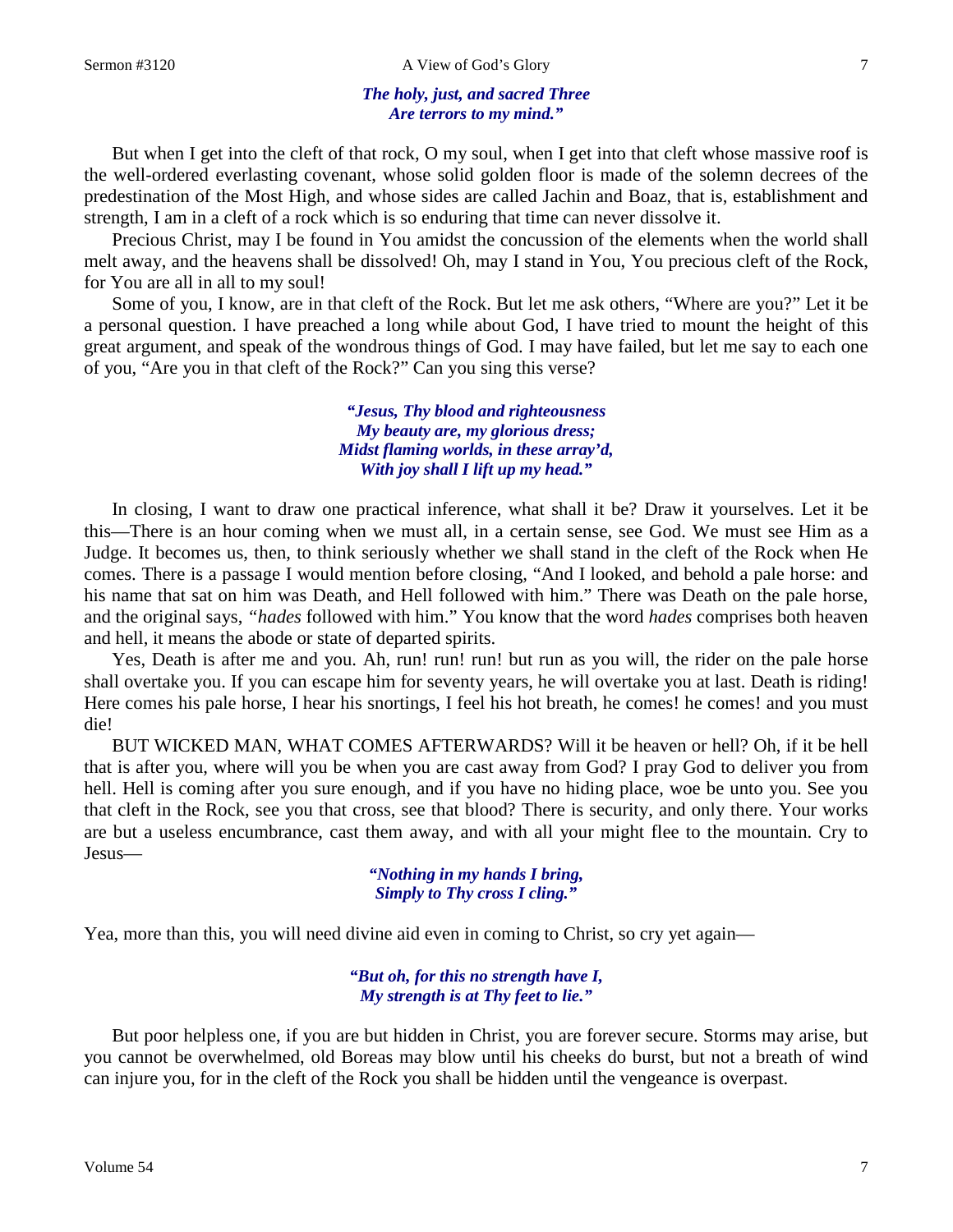### **EXPOSITION BY C. H. SPURGEON**

## *HEBREWS 11:1-21*

This is the *Arc de Triomphe* erected to the memory of the heroes of faith, whose names are here recorded by the apostle's inspired pen, with a brief mention of some of their most memorable actions. If it had not been for their faith, which moved them to accomplish such valiant deeds, we might not have known anything about them.

**Verse 1.** *Now faith is the substance of things hoped for, the evidence of things not seen.*

Though the "things" are only "hoped for" and "not seen" at present, the eye of faith can see them, and the hand of faith can grasp them. Faith is more mighty than any of our senses, or than all our senses combined.

#### **2.** *For by it the elders obtained a good report.*

It is noteworthy that they obtained this "good report" by their faith. Doubt gives a man an evil reputation, it is only believers who obtain such a "report" as even the Holy Spirit describes as "good."

**3.** *Through faith we understand that the worlds were framed by the word of God, so that things which are seen were not made of things which do appear.*

It is only by believing the inspired record that we can obtain a true understanding of the wondrous work of creation. Science and reason are of little or no avail here, but the opening words of divine revelation explain the great mystery, "In the beginning God created the heaven and the earth."

**4.** *By faith Abel offered unto God a more excellent sacrifice than Cain, by which he obtained witness that he was righteous, God testifying of his gifts: and by it he being dead yet speaks.*

It was the sacrifice of the believing Abel that was well pleasing in God's sight, and though his brother Cain, out of jealousy and malice, slew him, his good reputation continues even to this day. That is the best way of living which enables a man to go on speaking for God even after he is dead.

**5.** *By faith Enoch was translated that he should not see death: and was not found, because God had translated him: for before his translation he had this testimony, that he pleased God.*

It was by faith, not by works, that this truly gracious man, "was translated that he should not see death." We never read of any unbeliever, "that he pleased God," but this is the inspired testimony concerning Enoch. [See sermons #1307, Enoch, #107, Faith #2100, Faith Essential to Pleasing God, #2513, How to Please God, and #2740, What is Essential in Coming to God?]

**6.** *But without faith it is impossible to please him: for he that cometh to God must believe that he is, and that he is a rewarder of them that diligently seek him.*

No one can come to God if he does not believe that there is a God, and that He justly dispenses rewards and punishments.

**7.** *By faith Noah, being warned of God of things not seen as yet, moved with fear, prepared an ark to the saving of his house* [See sermon #2147, Noah's Faith, Fear, Obedience, and Salvation]*; by the which he condemned the world, and became heir of the righteousness which is by faith.*

There is an unholy fear which is cast out by perfect love, but there is a holy fear, a filial fear, which dwells most happily with faith, so was it with Noah, who, "by faith...moved with fear, prepared an ark to the saving of his house."

**8.** *By faith Abraham, when he was called to go out into a place which he should after receive for an inheritance, obeyed: and he went out, not knowing whither he went.*

Though Abraham did not know where he was going, God knew, and that was quite sufficient for the patriarch. As a little child is willing to be led by his parent, so Abraham was willing to be led by God, even though that meant leaving his own country and his own people, and going to the distant land which God intended to give him.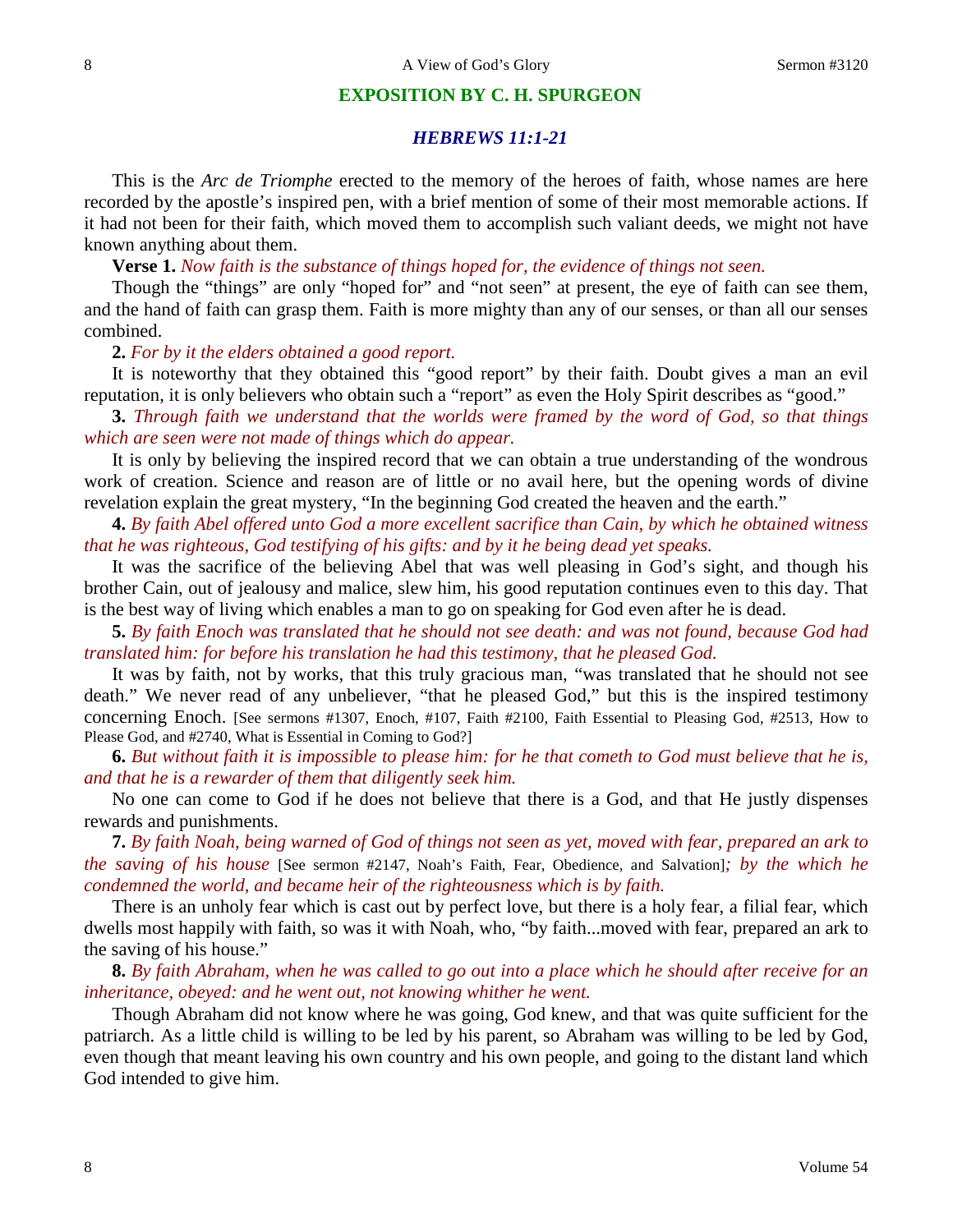**9-10.** *By faith he sojourned in the land of promise, as in a strange country, dwelling in tabernacles with Isaac and Jacob, the heirs with him of the same promise: for he looked for a city which hath foundations, whose builder and maker is God.* [See sermon #2292, Abraham, a Pattern to Believers]

He was only a sojourner in the land of promise, he knew that even the promised land was only a tenting-ground for him and his descendants, but he also knew that he was on his way to a divinely planned and divinely built city—not like the temporary cities of earth, which shall all perish and pass away, but a city with everlasting foundations, a city that will last as long as God Himself exists.

**11.** *Through faith also Sara herself received strength to conceive seed, and was delivered of a child when she was past age, because she judged him faithful who had promised.*

Sarah's faith was not like Abraham's, yet it was true faith, and therefore her name appears among faith's worthies.

**12-13.** *Therefore sprang there even of one, and him as good as dead, so many as the stars of the sky in multitude, and as the sand which is by the sea shore innumerable. These all died in faith, not having received the promises, but having seen them afar off, and were persuaded of them, and embraced them, and confessed that they were strangers and pilgrims on the earth.*

Though the promises could only be seen afar off, faith has such long arms that it embraced them, clung to them as loving relatives cling to one another, and would not let them go. So may we see the promises, and be persuaded that they belong to us, and embrace them as we clasp to our bosom those who are nearest and dearest to us!

**14-15.** *For they that say such things declare plainly that they seek a country. And truly, if they had been mindful of that country from whence they came out, they might have had opportunity to have returned.*

True pilgrims never think of going back, they know that whatever difficulties and trials lie ahead of them, there are far greater ones in "that country from whence they came out." Bunyan's Christian was quite resolved not to go back to the City of Destruction whatever perils he might have to face on his way to the Celestial City.

**16.** *But now they desire a better country, that is, an heavenly: wherefore God is not ashamed to be called their God: for he hath prepared for them a city.*

Their desire for "a better country" has been implanted within them by God himself, and "He hath prepared for them a city" which will more than satisfy their utmost desires.

**17-19.** *By faith Abraham, when he was tried, offered up Isaac: and he that had received the promises offered up his only begotten son, of whom it was said, That in Isaac shall your seed be called: accounting that God was able to raise him up, even from the dead; from whence also he received him in a figure.*

However puzzled Abraham may have been by the command to offer up the son in whom his seed was to be called, his plain duty was to obey that command, and to leave the Lord to fulfill His own promise in His own way. Perhaps he had also learned, through his mistake concerning Ishmael, that God's way of fulfilling His promise might not be his way, and that God's way was always best.

**20.** *By faith Isaac blessed Jacob and Esau concerning things to come.*

He was old and blind, so that he did not know which of his sons came for the first blessing, yet he could see into the future sufficiently to bless both his sons "concerning things to come." What wondrous power there is in faith even when it is exercised by very imperfect individuals!

**21.** *By faith Jacob, when he was a dying, blessed both the sons of Joseph; and worshipped, leaning upon the top of his staff.*

That staff had been Jacob's companion on many memorable occasions, so it was most fitting that he should lean upon it while blessing his grandsons.